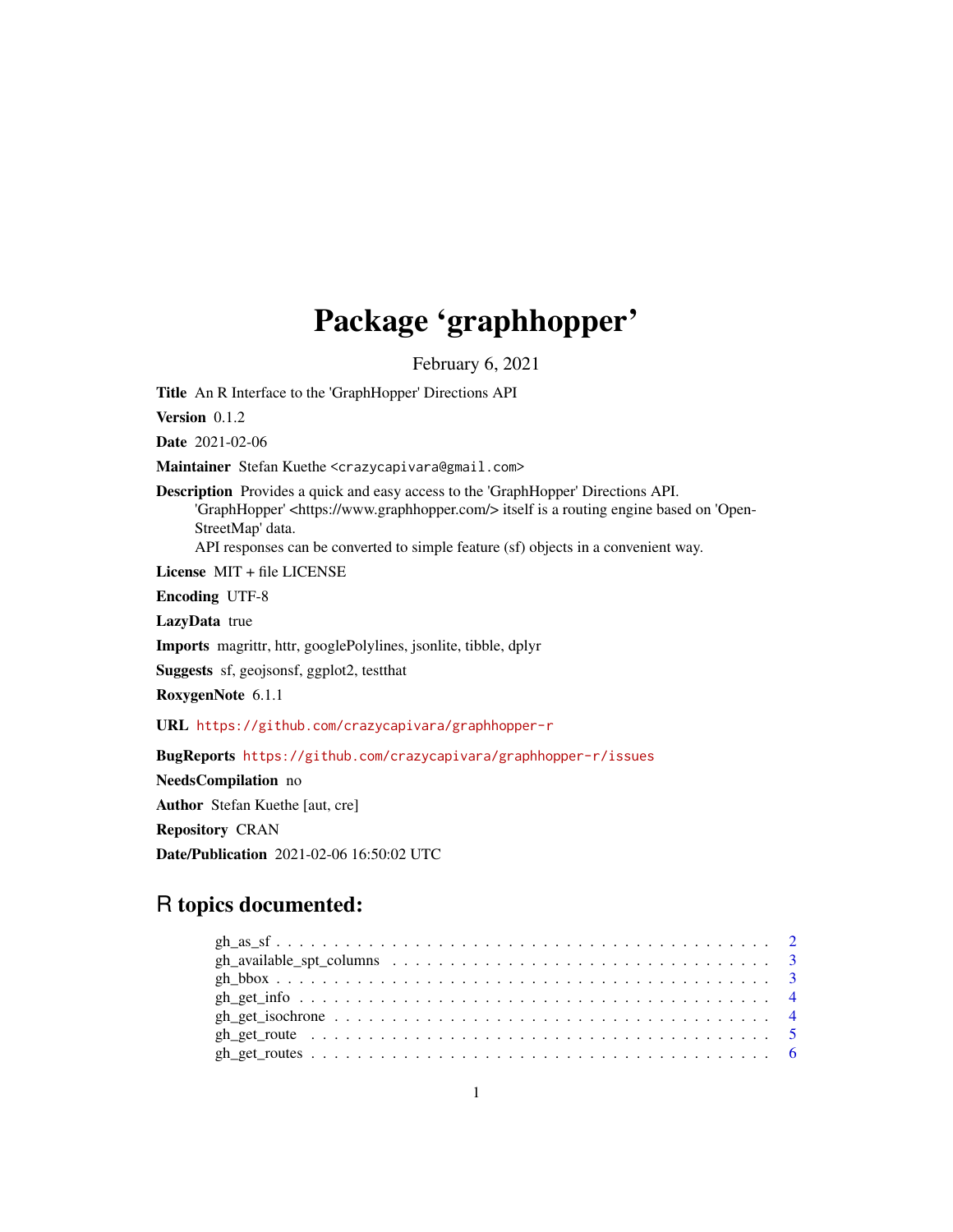<span id="page-1-0"></span>

| Index | 12 |
|-------|----|
|       |    |
|       |    |
|       |    |
|       |    |
|       |    |
|       |    |
|       |    |

gh\_as\_sf *Convert a gh object into an sf object*

#### Description

Convert a gh object into an sf object

#### Usage

```
gh_as_sf(data, ...)
## S3 method for class 'gh_route'
gh_as_sf(data, ..., geom_type = c("linestring",
  "point"))
## S3 method for class 'gh_spt'
gh_as_sf(data, ...)
## S3 method for class 'gh_isochrone'
```

```
gh_as_sf(data, ...)
```
#### Arguments

| data      | A gh_route or gh_spt object.                                                                              |
|-----------|-----------------------------------------------------------------------------------------------------------|
| .         | ignored                                                                                                   |
| geom_type | Use geom type = point to return the points of the route with ids corresponding<br>to the instruction ids. |

```
if (FALSE) {
  start_point <- c(52.592204, 13.414307)
  end_point <- c(52.539614, 13.364868)
  route_sf <- gh_get_route(list(start_point, end_point)) %>%
    gh_as_sf()
}
```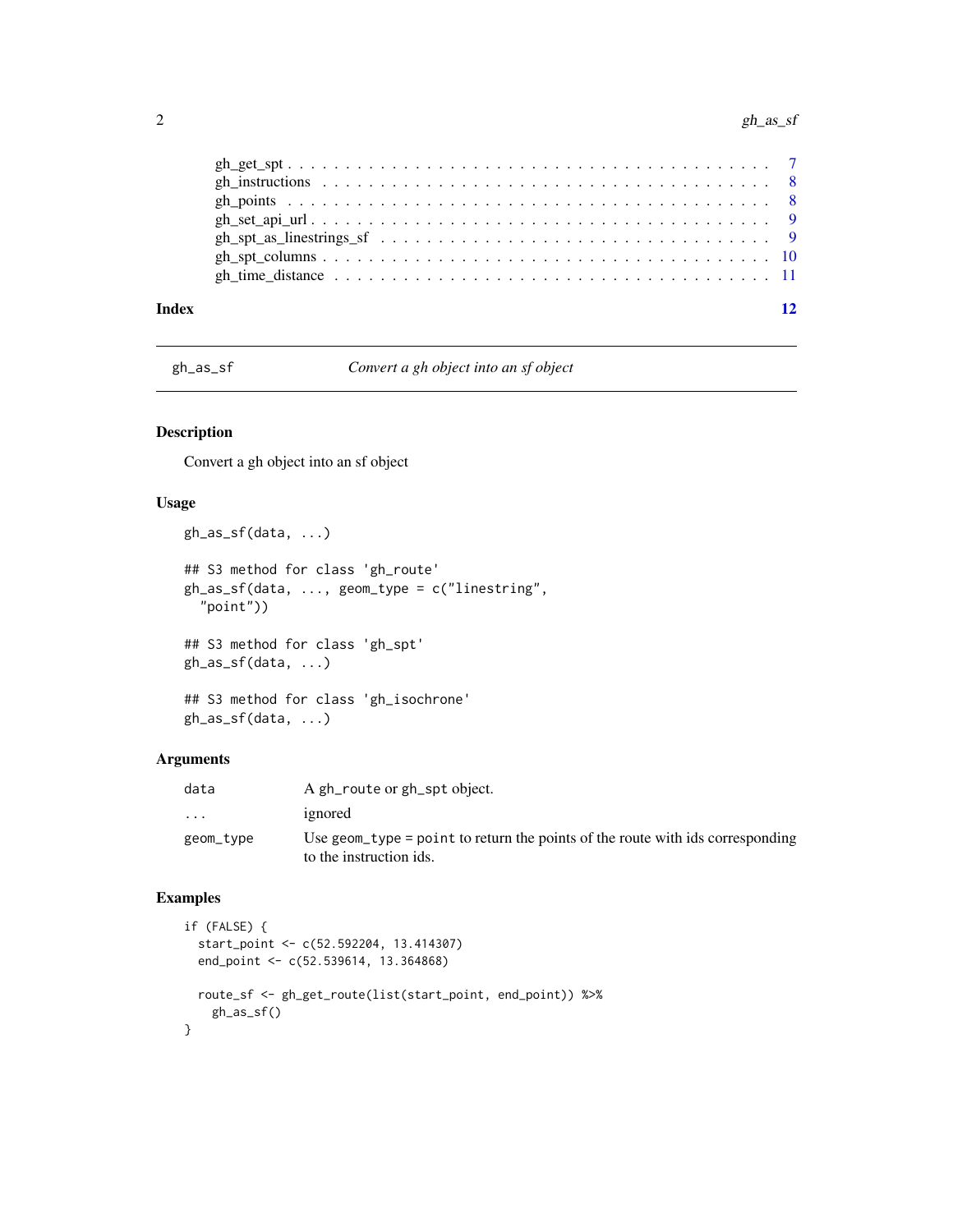<span id="page-2-1"></span><span id="page-2-0"></span>gh\_available\_spt\_columns

*Get a vector with available columns of the spt endpoint*

#### Description

Get a vector with available columns of the spt endpoint

#### Usage

gh\_available\_spt\_columns()

gh\_bbox *Extract the bounding box from a gh object*

#### Description

Extract the bounding box from a gh object

#### Usage

```
gh_bbox(data)
## S3 method for class 'gh_route'
gh_bbox(data)
## S3 method for class 'gh_info'
gh_bbox(data)
```
#### Arguments

data A gh\_route or gh\_info object.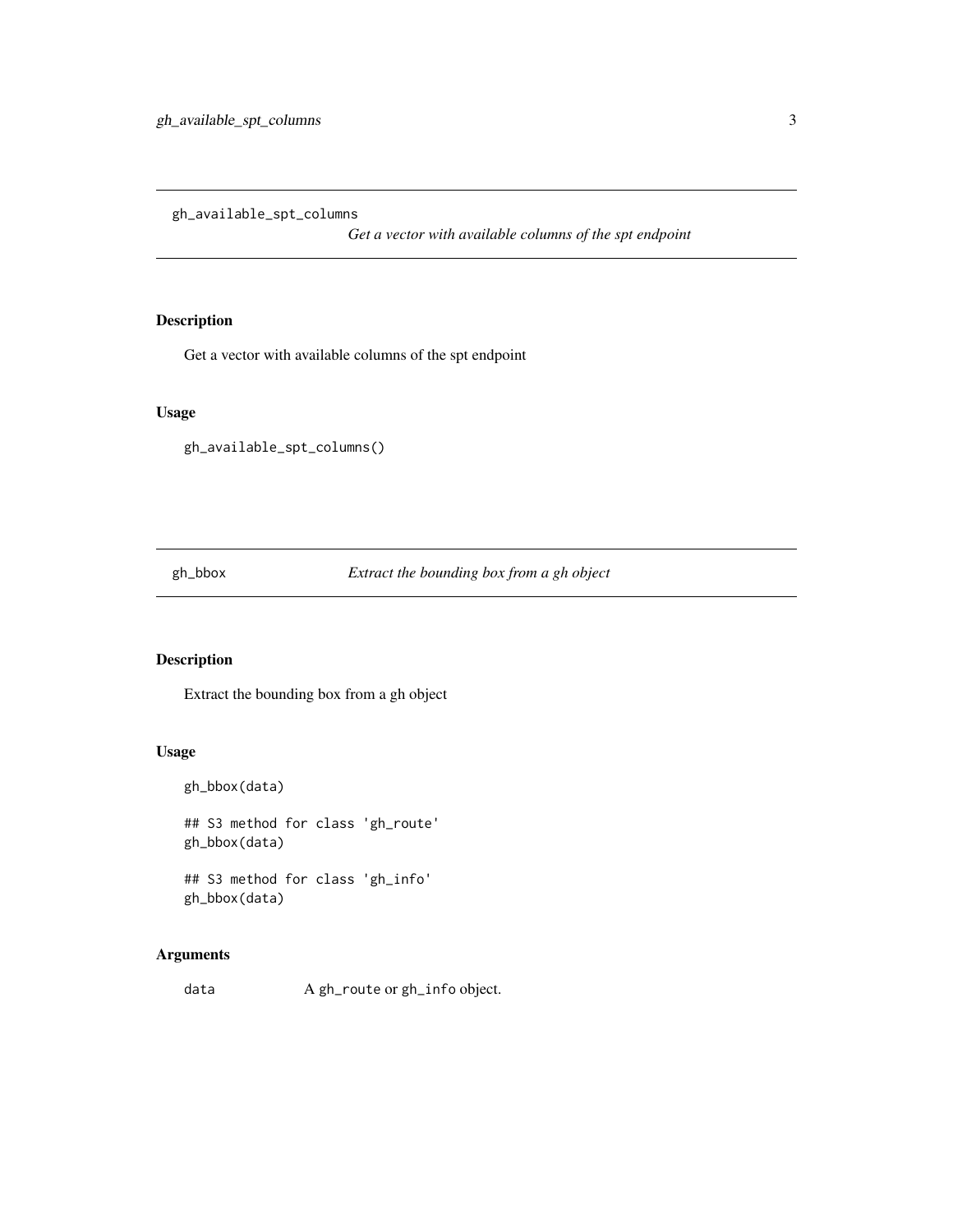<span id="page-3-0"></span>

#### Description

Get information about the GraphHopper instance

#### Usage

```
gh_get_info()
```
#### Examples

```
if (FALSE) {
  info <- gh_get_info()
 message(info$version)
 message(info$data_date)
  print(gh_bbox(info))
}
```
gh\_get\_isochrone *Get isochrones for a given start point*

#### Description

Get isochrones for a given start point

#### Usage

```
gh_get_isochrone(start_point, time_limit = 180, distance_limit = -1,
  ...)
```
#### Arguments

| start_point | The start point as (lat, lon) pair.          |                                                                     |
|-------------|----------------------------------------------|---------------------------------------------------------------------|
| time_limit  |                                              | The travel time limit in seconds. Ignored if distance_limit $> 0$ . |
|             | distance_limit The distance limit in meters. |                                                                     |
| $\ddots$    | getIsochrone.                                | Additional parameters. See https://docs.graphhopper.com/#operation/ |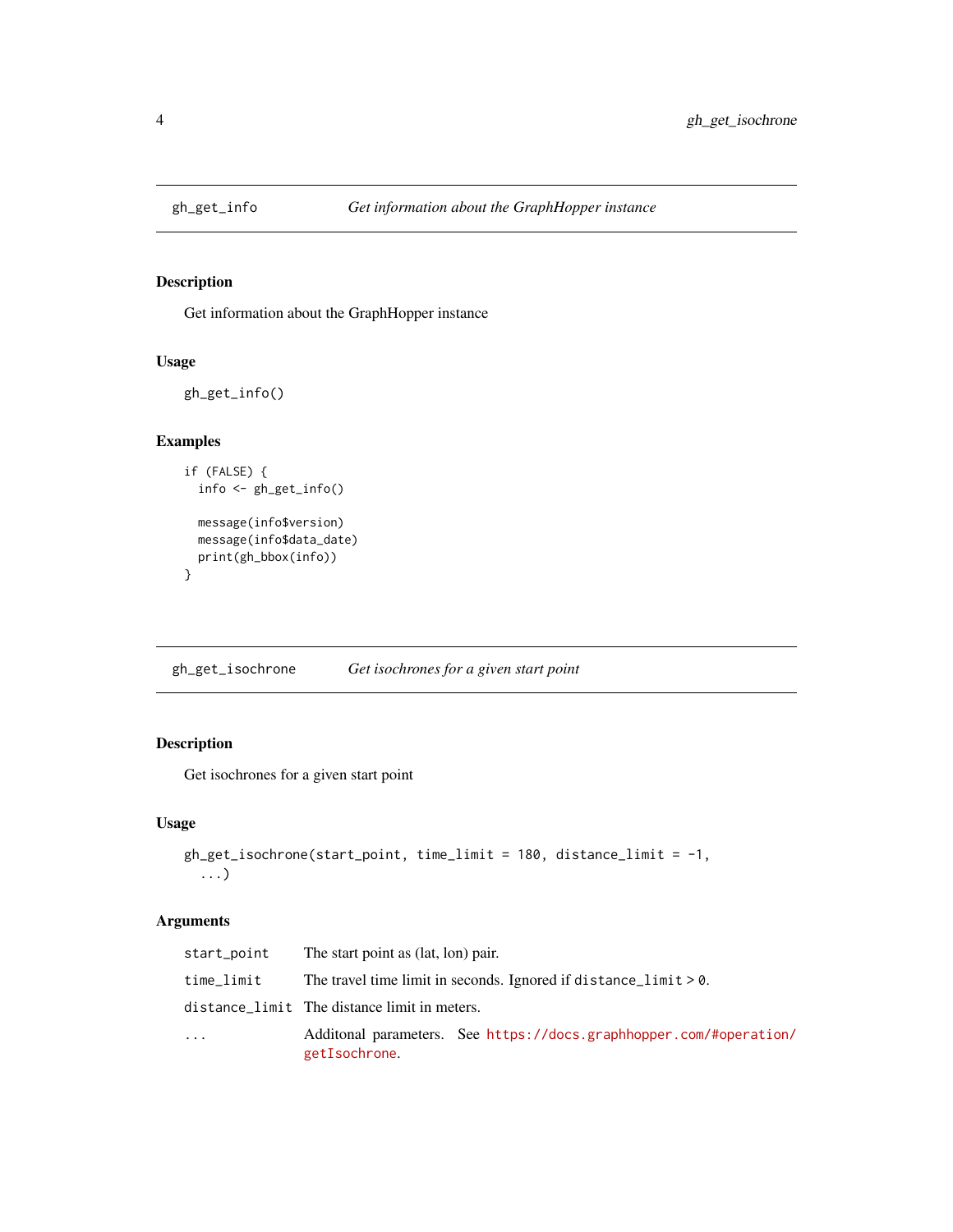#### <span id="page-4-0"></span>gh\_get\_route 5

#### Examples

```
if (FALSE) {
  start_point <- c(52.53961, 13.36487)
  isochrone_sf <- gh_get_isochrone(start_point, time_limit = 180) %>%
   gh_as_sf()
}
```
<span id="page-4-1"></span>gh\_get\_route *Get a route for a given set of points*

#### Description

Get a route for a given set of points

#### Usage

gh\_get\_route(points, ..., response\_only = FALSE)

#### Arguments

| points                  | A list of 2 or more points as (lat, lon) pairs.                        |
|-------------------------|------------------------------------------------------------------------|
| $\cdot$ $\cdot$ $\cdot$ | Optional parameters that are passed to the query.                      |
| response_only           | Whether to return the raw response object instead of just its content. |

#### See Also

<https://docs.graphhopper.com/#tag/Routing-API> for optional parameters.

```
if (FALSE) {
  start_point <- c(52.592204, 13.414307)
  end_point <- c(52.539614, 13.364868)
  route_sf <- gh_get_route(list(start_point, end_point)) %>%
   gh_as_sf()
}
```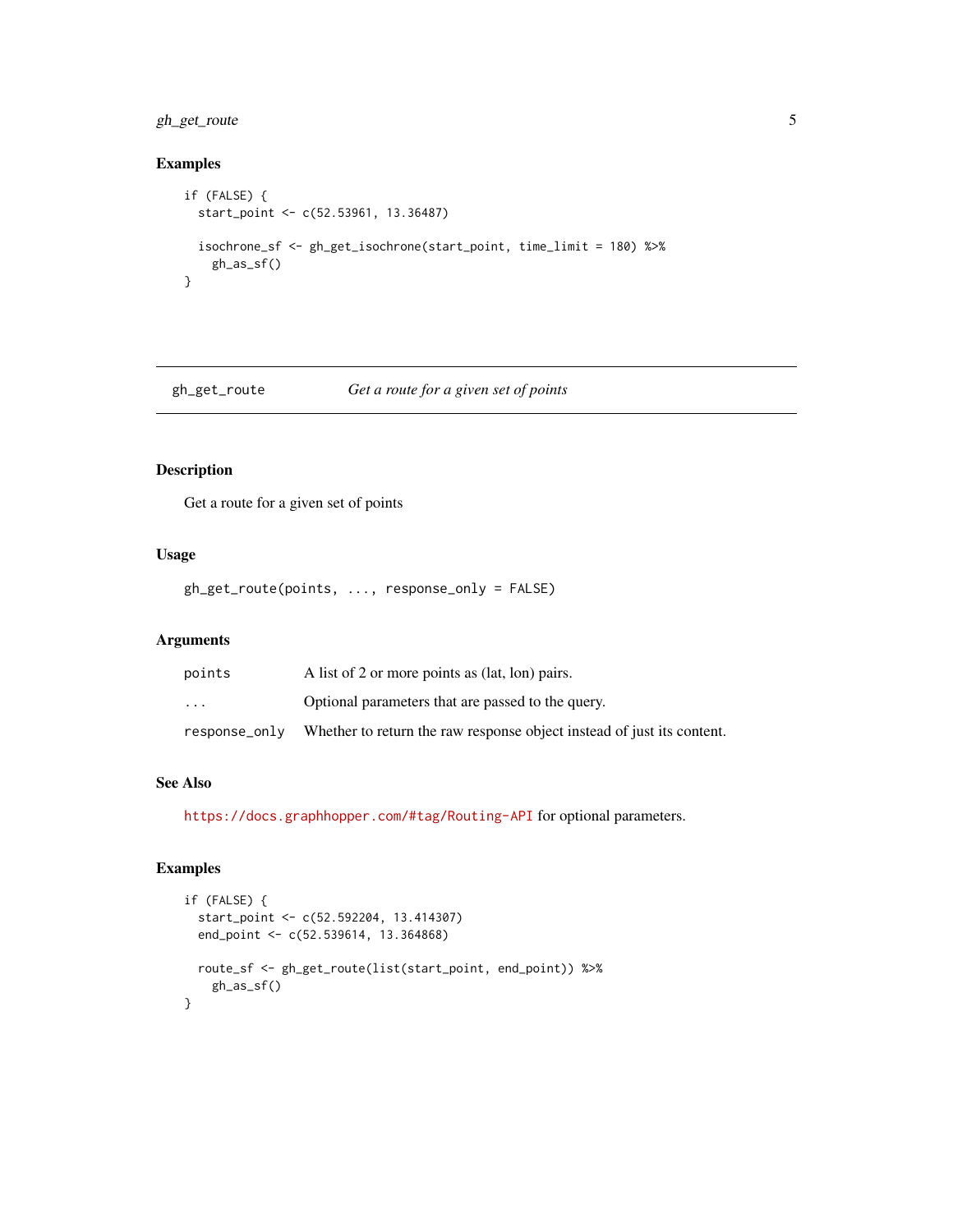<span id="page-5-0"></span>gh\_get\_routes *Get multiple routes*

#### Description

Internally it just calls [gh\\_get\\_route](#page-4-1) sevaral times. See also [gh\\_get\\_spt.](#page-6-1)

#### Usage

```
gh\_get\_routers(x, y, ..., callback = NULL)
```
#### Arguments

| $\mathsf{x}$ | A single start point as (lat, lon) pair                                                                                          |
|--------------|----------------------------------------------------------------------------------------------------------------------------------|
| y            | A matrix or a data frame containing columns with latitudes and longitudes that<br>are used as endpoints. Needs (lat, lon) order. |
| .            | Parameters that are passed to gh_get_route.                                                                                      |
| callback     | A callback function that is applied to every calculated route.                                                                   |

```
if (FALSE) {
 start_point <- c(52.519772, 13.392334)
 end_points <- rbind(
   c(52.564665, 13.42083),
   c(52.564456, 13.342724),
   c(52.489261, 13.324871),
   c(52.48738, 13.454647)
 \mathcal{L}time_distance_table <- gh_get_routes(
   start_point, end_points, calc_points = FALSE,
   callback = gh_time_distance
 ) %>%
    dplyr::bind_rows()
 routes_sf <- gh_get_routes(start_point, end_points, callback = gh_as_sf) %>%
    do.call(rbind, .)
}
```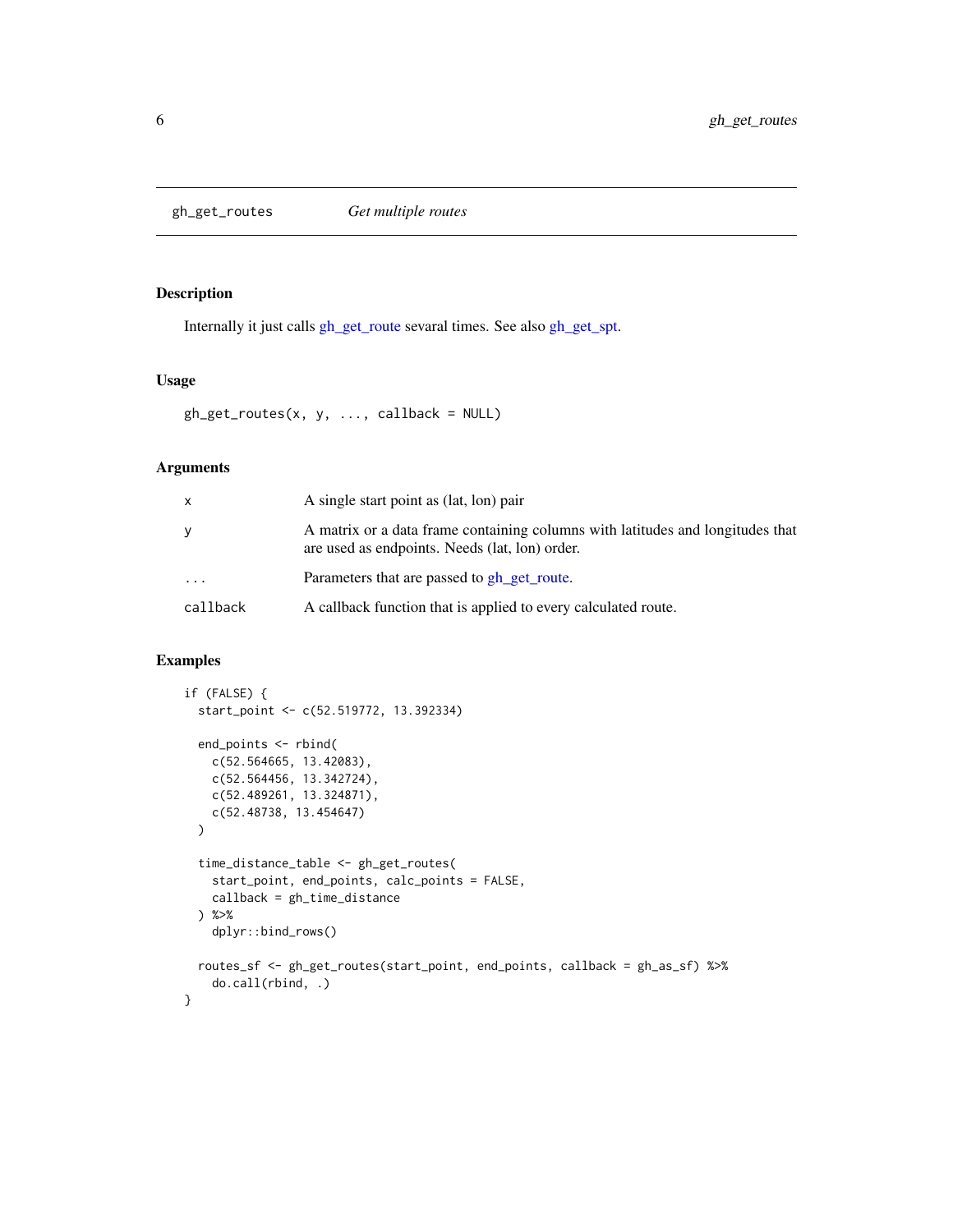<span id="page-6-1"></span><span id="page-6-0"></span>

#### Description

Get the shortest path tree for a given start point

#### Usage

```
gh_get_spt(stat_point, time_limit = 600, distance_limit = -1,columns = gh_spt_columns(), reverse_flow = FALSE, profile = "car")
```
#### Arguments

| start_point  | The start point as (lat, lon) pair.                                                                   |
|--------------|-------------------------------------------------------------------------------------------------------|
| time_limit   | The travel time limit in seconds. Ignored if distance_limit $> 0$ .                                   |
|              | distance_limit The distance limit in meters.                                                          |
| columns      | The columns to be returned. See gh_spt_columns and gh_available_spt_columns<br>for available columns. |
| reverse_flow | Use reverse_flow = TRUE to change the flow direction.                                                 |
| profile      | The profile for which the spt should be calculated.                                                   |

```
if (FALSE) {
  start_point <- c(52.53961, 13.36487)
 columns <- gh_spt_columns(
    prev_longitude = TRUE,
    prev_latitude = TRUE,
    prev_time = TRUE
  \mathcal{L}points_sf <- gh_get_spt(start_point, time_limit = 180, columns = columns) %>%
    gh_as_sf()
}
```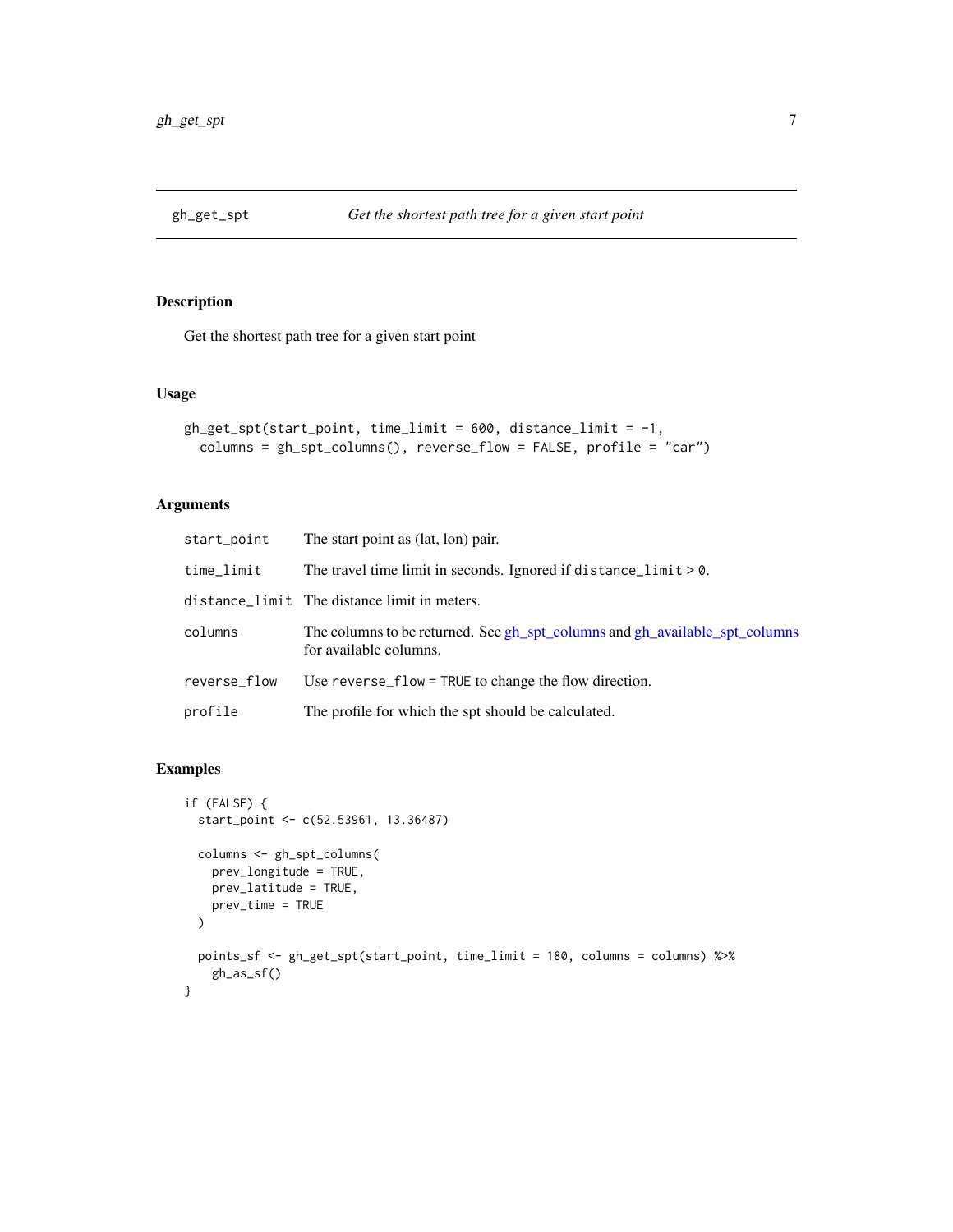<span id="page-7-0"></span>

#### Description

Extract the instructions from a gh route object

#### Usage

gh\_instructions(data, instructions\_only = FALSE)

#### Arguments

data A gh\_route object.

instructions\_only Whether to return the instructions without the corresponding points.

#### See Also

[gh\\_get\\_route](#page-4-1)

gh\_points *Extract the points from a gh route object*

#### Description

Extract the points from a gh route object

#### Usage

gh\_points(data)

#### Arguments

data A gh\_route object.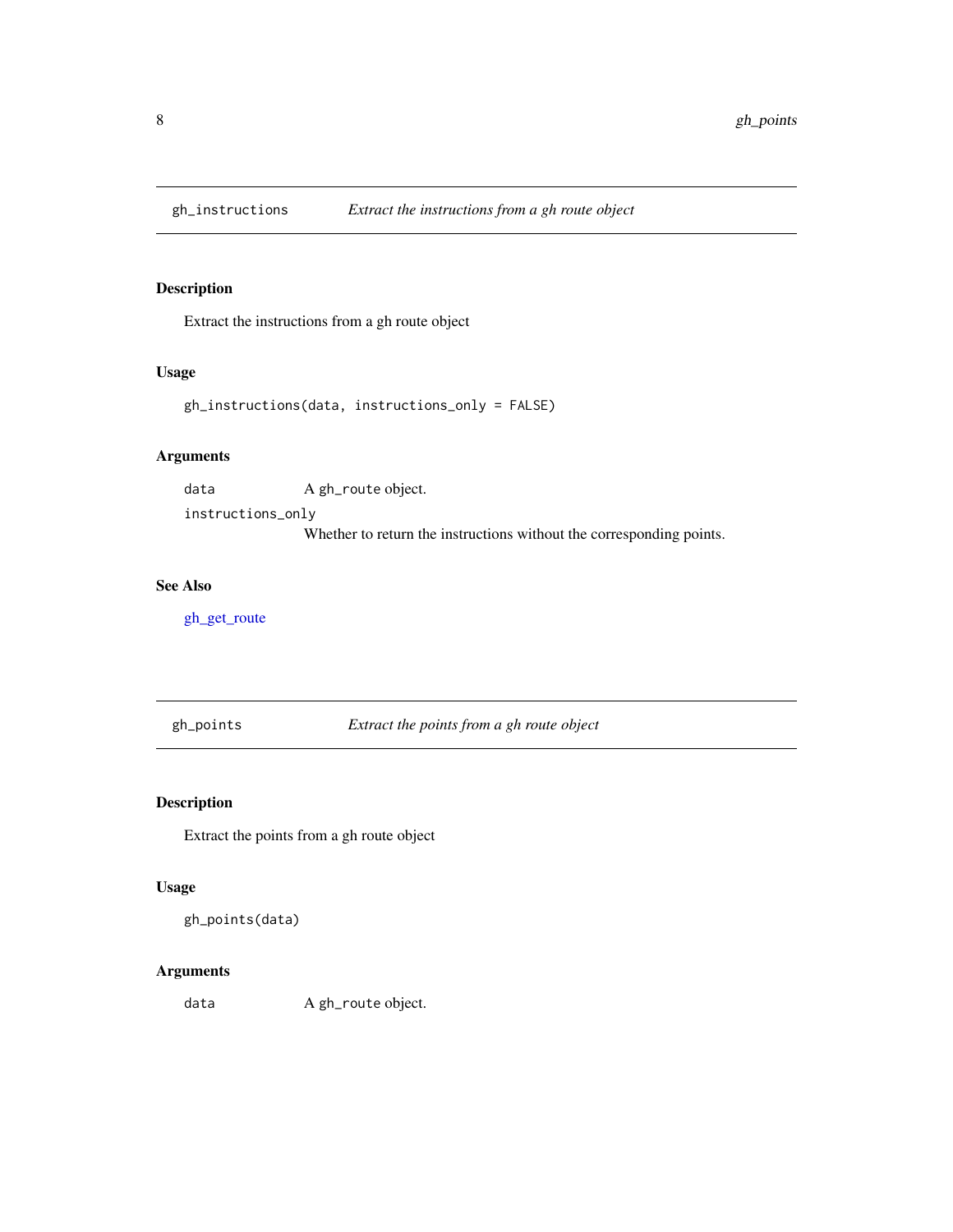<span id="page-8-0"></span>gh\_set\_api\_url *Set gh API base url*

#### Description

Set gh API base url

#### Usage

gh\_set\_api\_url(api\_url)

#### Arguments

api\_url API base url

#### Note

Internally it calls Sys.setenv to store the API url in an environment variable called GH\_API\_URL.

#### Examples

gh\_set\_api\_url("http://localhost:8989")

gh\_spt\_as\_linestrings\_sf

*Build lines from a gh spt object*

#### Description

Build lines from a gh spt object

#### Usage

gh\_spt\_as\_linestrings\_sf(data)

#### Arguments

data A gh\_spt object.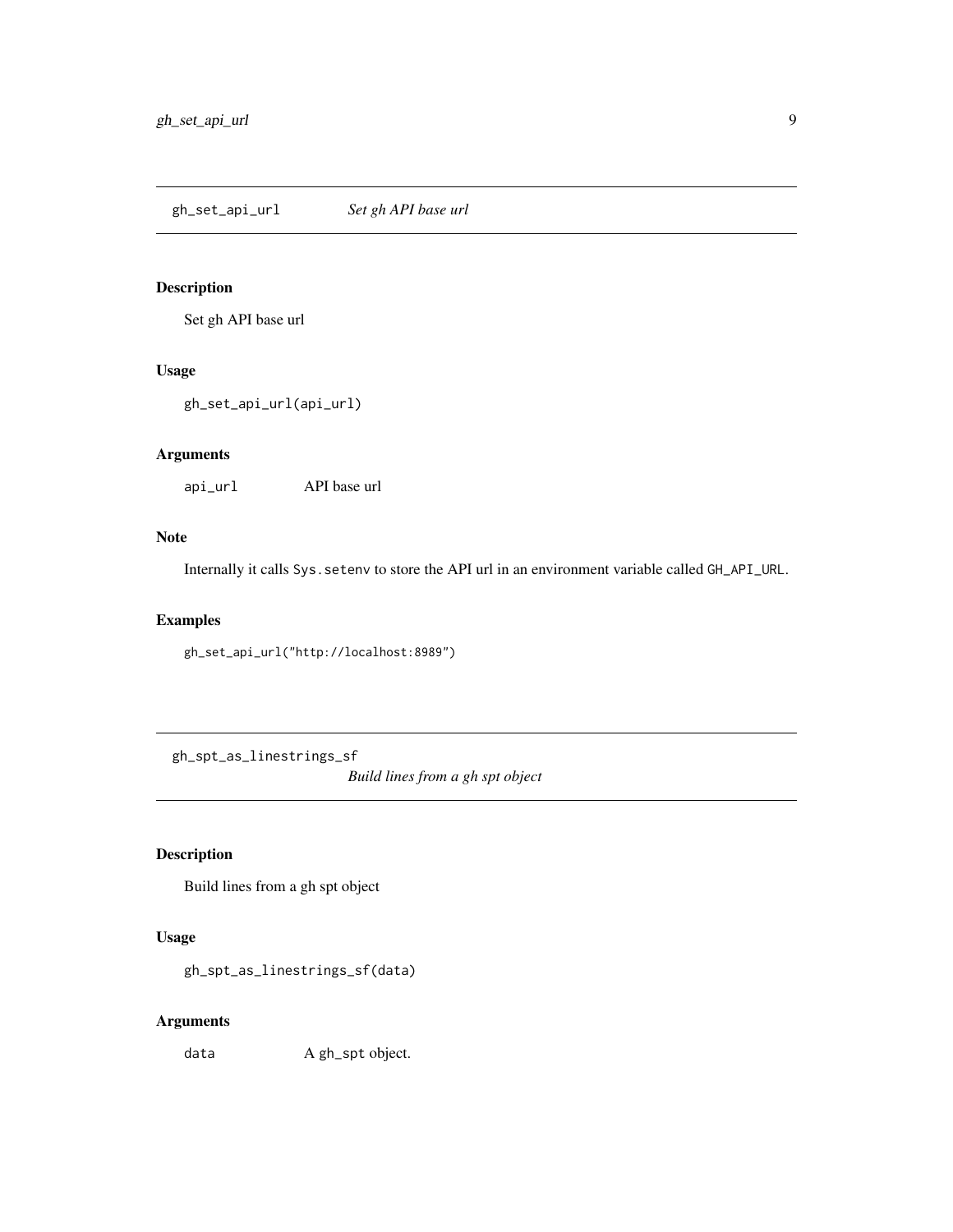#### Examples

```
if (FALSE) {
 start_point <- c(52.53961, 13.36487)
 columns <- gh_spt_columns(
   prev_longitude = TRUE,
   prev_latitude = TRUE,
   prev_time = TRUE
 )
 lines_sf <- gh_get_spt(start_point, time_limit = 180, columns = columns) %>%
   gh_spt_as_linestrings_sf()
}
```
<span id="page-9-1"></span>gh\_spt\_columns *Select the columns to be returned by a spt request*

#### Description

Times are returned in milliseconds and distances in meters.

#### Usage

```
gh_spt_columns(longitude = TRUE, latitude = TRUE, time = TRUE,
 distance = TRUE, prev_longitude = FALSE, prev_latitude = FALSE,
 prev_time = FALSE, prev_distance = FALSE, node_id = FALSE,
 prev_node_id = FALSE, edge_id = FALSE, prev_edge_id = FALSE)
```
#### **Arguments**

longitude, latitude The longitude, latitude of the node. time, distance The travel time, distance to the node. prev\_longitude, prev\_latitude The longitude, latitude of the previous node. prev\_time, prev\_distance The travel time, distance to the previous node. node\_id, prev\_node\_id The ID of the node, previous node. edge\_id, prev\_edge\_id The ID of the edge, previous edge.

<span id="page-9-0"></span>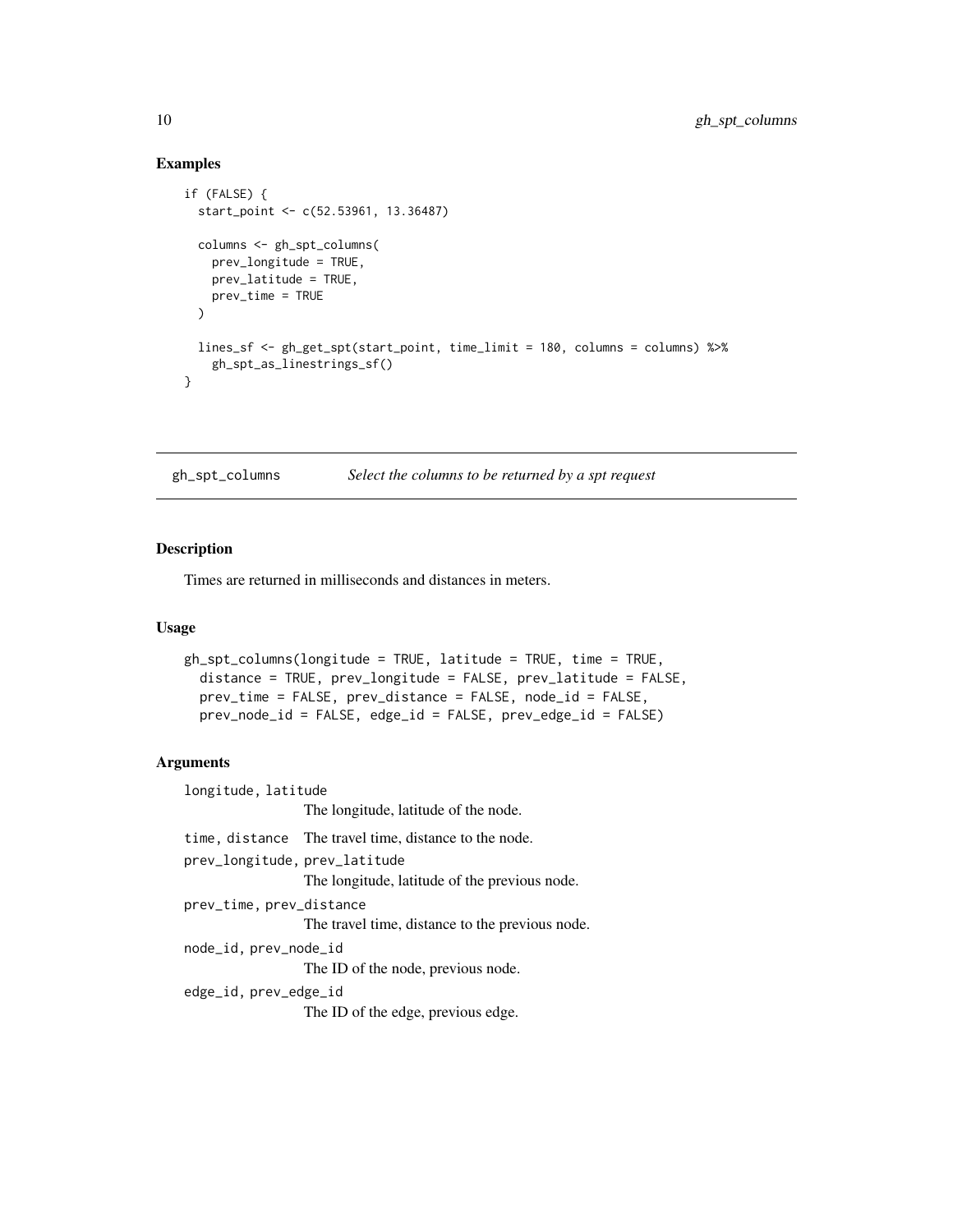<span id="page-10-0"></span>gh\_time\_distance *Extract time and distance from a gh route object*

#### Description

Extract time and distance from a gh route object

#### Usage

```
gh_time_distance(data)
```
#### Arguments

data A gh\_route object.